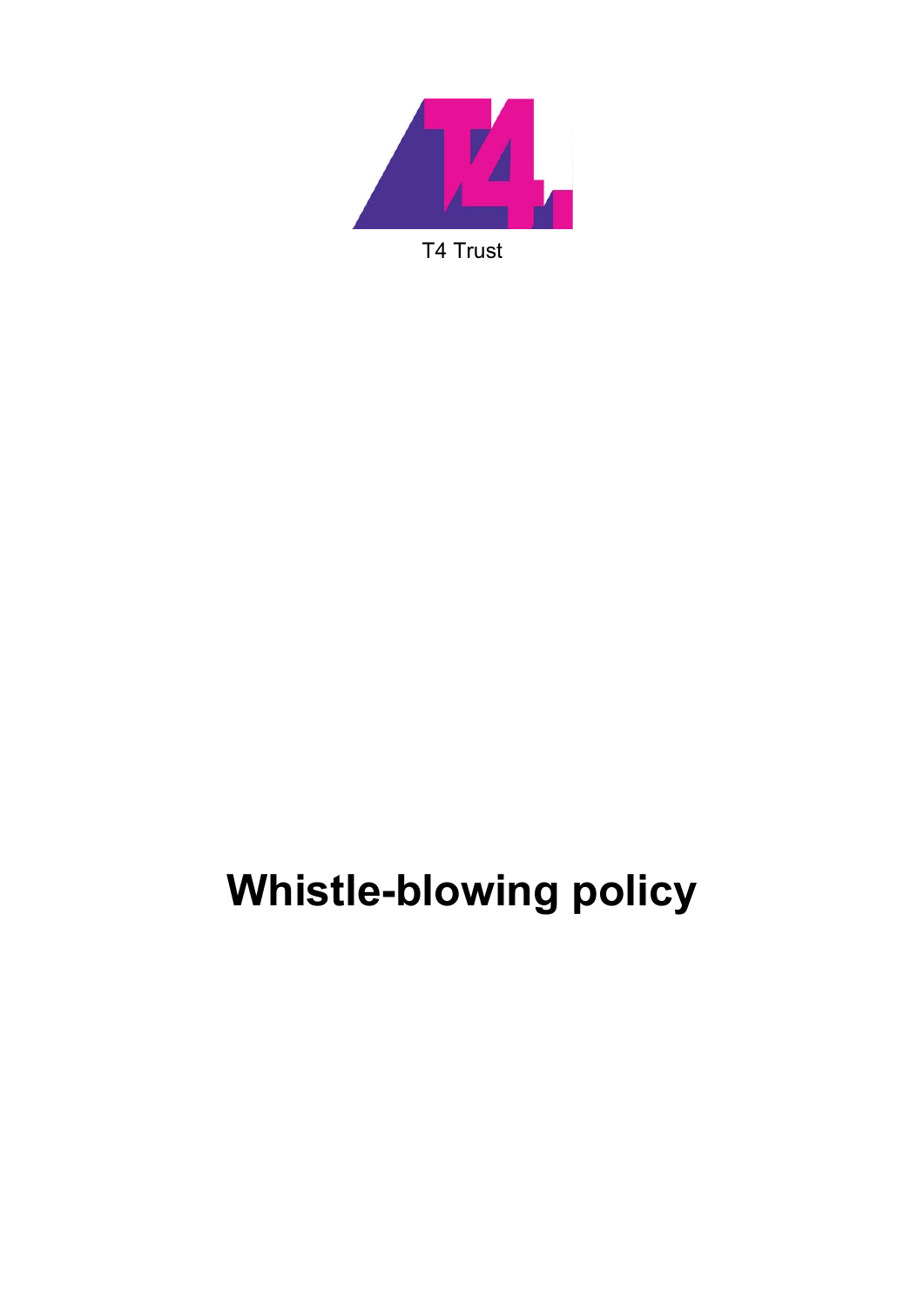#### **Version Control**

| Action                   | Name                        | Date          |
|--------------------------|-----------------------------|---------------|
| Prepared by              | <b>Kimberley Bailey</b>     | November 2019 |
| Approved by              | Lucy Bowman                 | November 2019 |
| Reviewed and approved by | Finance Committee, T4 Trust | November 2019 |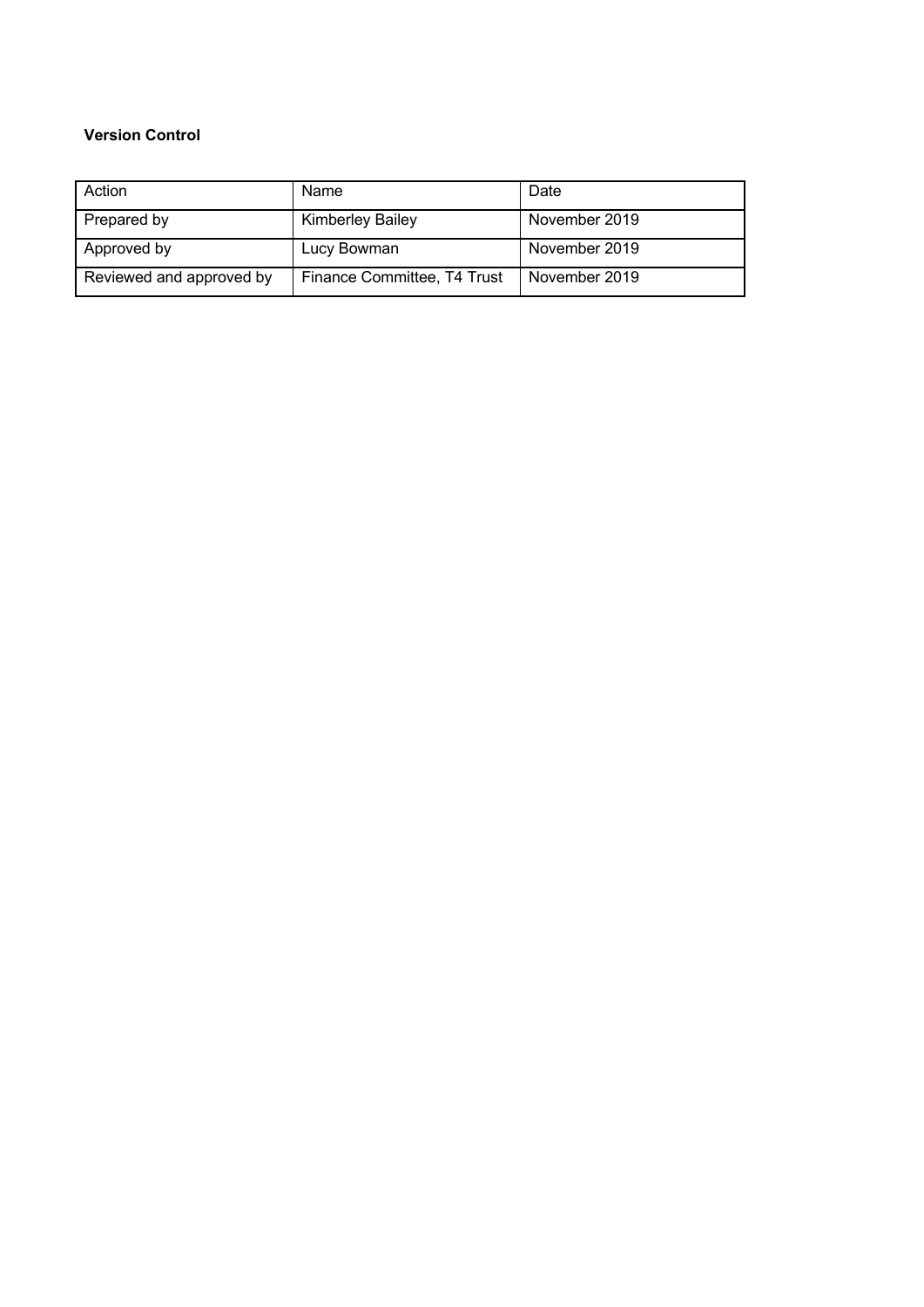## **Contents**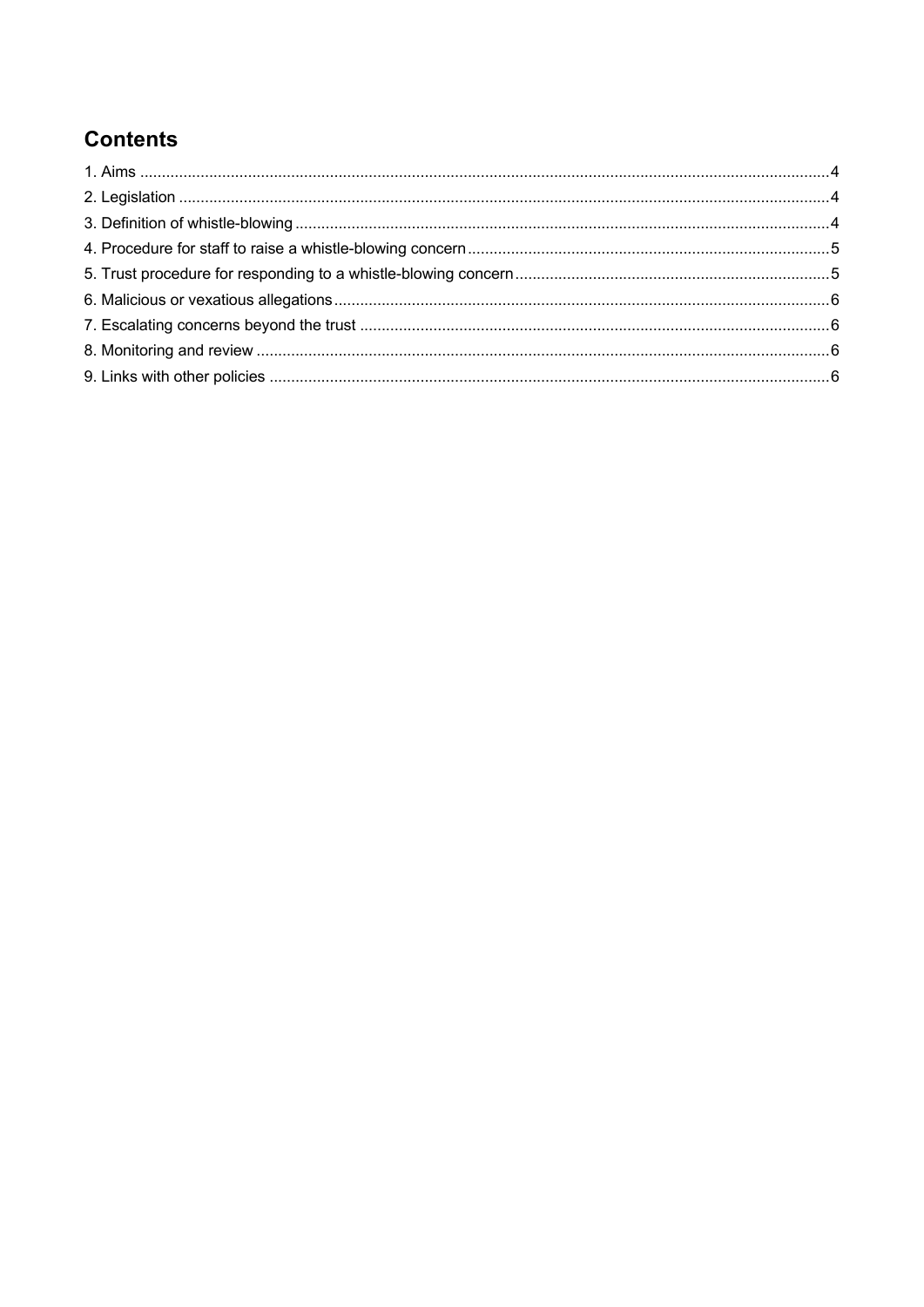## **1. Aims**

This policy aims to:

- Encourage individuals affected to report suspected wrongdoing as soon as possible in the knowledge that their concerns will be taken seriously and investigated and that their confidentiality will be respected
- Let all staff in the trust know how to raise concerns about potential wrongdoing in or by the trust
- Set clear procedures for how the trust will respond to such concerns
- Let all staff know the protection available to them if they raise a whistle-blowing concern
- Assure staff that they will not be victimised for raising a legitimate concern through the steps set out in the policy even if they turn out to be mistaken (though vexatious or malicious concerns may be considered a disciplinary issue)

This policy does not form part of any employee's contract of employment and may be amended at any time. The policy applies to all employees or other workers who provide services to the trust in any capacity including self-employed consultants or contractors who provide services on a personal basis and agency workers.

## **2. Legislation**

The requirement to have clear whistle-blowing procedures in place is set out in the Academies Financial Handbook.

This policy has been written in line with the above document, as well as government guidance on whistleblowing. We also take into account the Public Interest Disclosure Act 1998.

This policy complies with our funding agreement and articles of association.

## **3. Definition of whistle-blowing**

Whistle-blowing covers concerns made that report wrongdoing that is "in the public interest". Examples of whistle-blowing include (but aren't limited to):

- Criminal offences, such as fraud or corruption
- Pupils' or staffs' health and safety being put in danger
- Failure to comply with a legal obligation or statutory requirement
- Breaches of financial management procedures
- Attempts to cover up the above, or any other wrongdoing in the public interest
- Damage to the environment

A whistle-blower is a person who raises a genuine concern relating to the above.

Not all concerns about the trust count as whistle-blowing. For example, personal staff grievances such as bullying or harassment do not usually count as whistle-blowing. If something affects a staff member as an individual, or relates to an individual employment contract, this is likely a grievance.

When staff have a concern they should consider whether it would be better to follow our staff grievance or complaints procedures.

Protect (formerly Public Concern at Work) has:

- Further guidance on the difference between a whistle-blowing concern and a grievance that staff may find useful if unsure
- A free and confidential advice line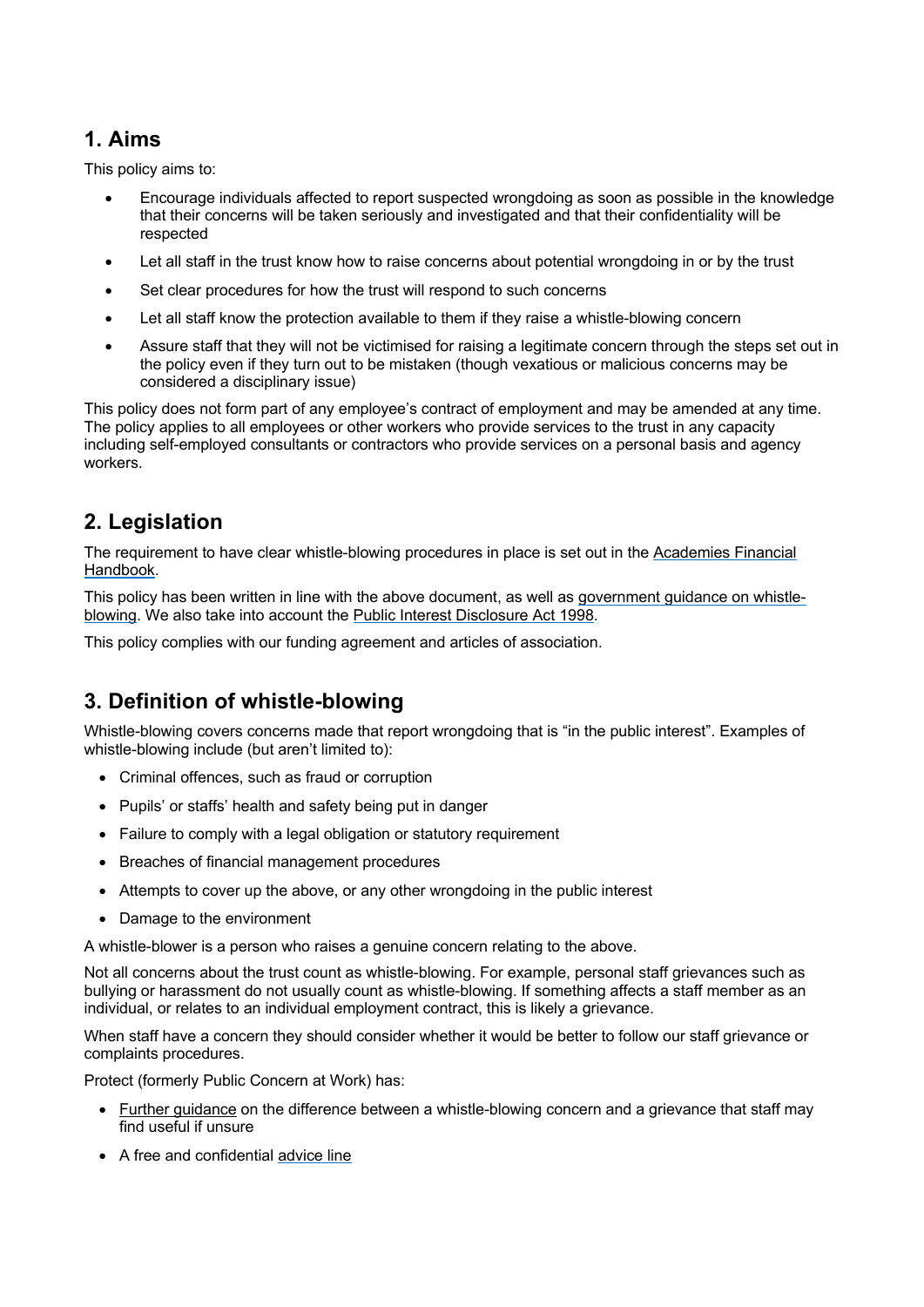## **4. Procedure for staff to raise a whistle-blowing concern**

#### **4.1 When to raise a concern**

Staff should consider the examples in section 3 when deciding whether their concern is of a whistle-blowing nature. Consider whether the incident(s) was illegal, breached statutory or trust procedures, put people in danger or was an attempt to cover any such activity up.

#### **4.2 Who to report to**

Staff should report their concern initially to the Head teacher/Principal or to the CEO or Chair of the Finance Committee. If the concern is about any of these people, or it is believed they may be involved in the wrongdoing in some way, the staff member should report their concern to Chair of the Board of Trustees.

#### **4.3 How to raise the concern**

Concerns should be made in writing wherever possible. They should include names of those committing wrongdoing, dates, places and as much evidence and context as possible. Staff raising a concern should also include details of any personal interest in the matter.

## **5. Trust procedure for responding to a whistle-blowing concern**

#### **5.1 Investigating the concern**

When a concern is received by the Head teacher/Principal or to the CEO or Chair of the Finance Committee referred to from here as the 'recipient' - they will:

- Meet with the person raising the concern within a reasonable time. The person raising the concern may be joined by a trade union or professional association representative
- Get as much detail as possible about the concern at this meeting, and record the information. If it becomes apparent the concern is not of a whistle-blowing nature, the recipient should handle the concern in line with the appropriate policy/procedure
- Reiterate, at this meeting, that they are protected from any unfair treatment or risk of dismissal as a result of raising the concern. If the concern is found to be malicious or vexatious, disciplinary action may be taken (see section 6 of this policy)
- Establish whether there is sufficient cause for concern to warrant further investigation. If there is:
	- The recipient should then arrange a further investigation into the matter, involving other staff or Trustees if appropriate. In some cases, they may need to bring in an external, independent body to investigate. In others cases, they may need to report the matter to the police
	- o The person who raised the concern should be informed of how the matter is being investigated and an estimated timeframe for when they will be informed of the next steps

#### **5.2 Outcome of the investigation**

Once the investigation – whether this was just the initial investigation of the concern, or whether further investigation was needed – is complete, the investigating person(s) will prepare a report detailing the findings and confirming whether or not any wrongdoing has occurred. The report will include any recommendations and details on how the matter can be rectified and whether or not a referral is required to an external organisation, such as the local authority or police.

They will inform the person who raised the concern of the outcome of the investigation, though certain details may need to be restricted due to confidentiality.

Beyond the immediate actions, the CEO, trustees and other staff if necessary will review the relevant policies and procedures to prevent future occurrences of the same wrongdoing.